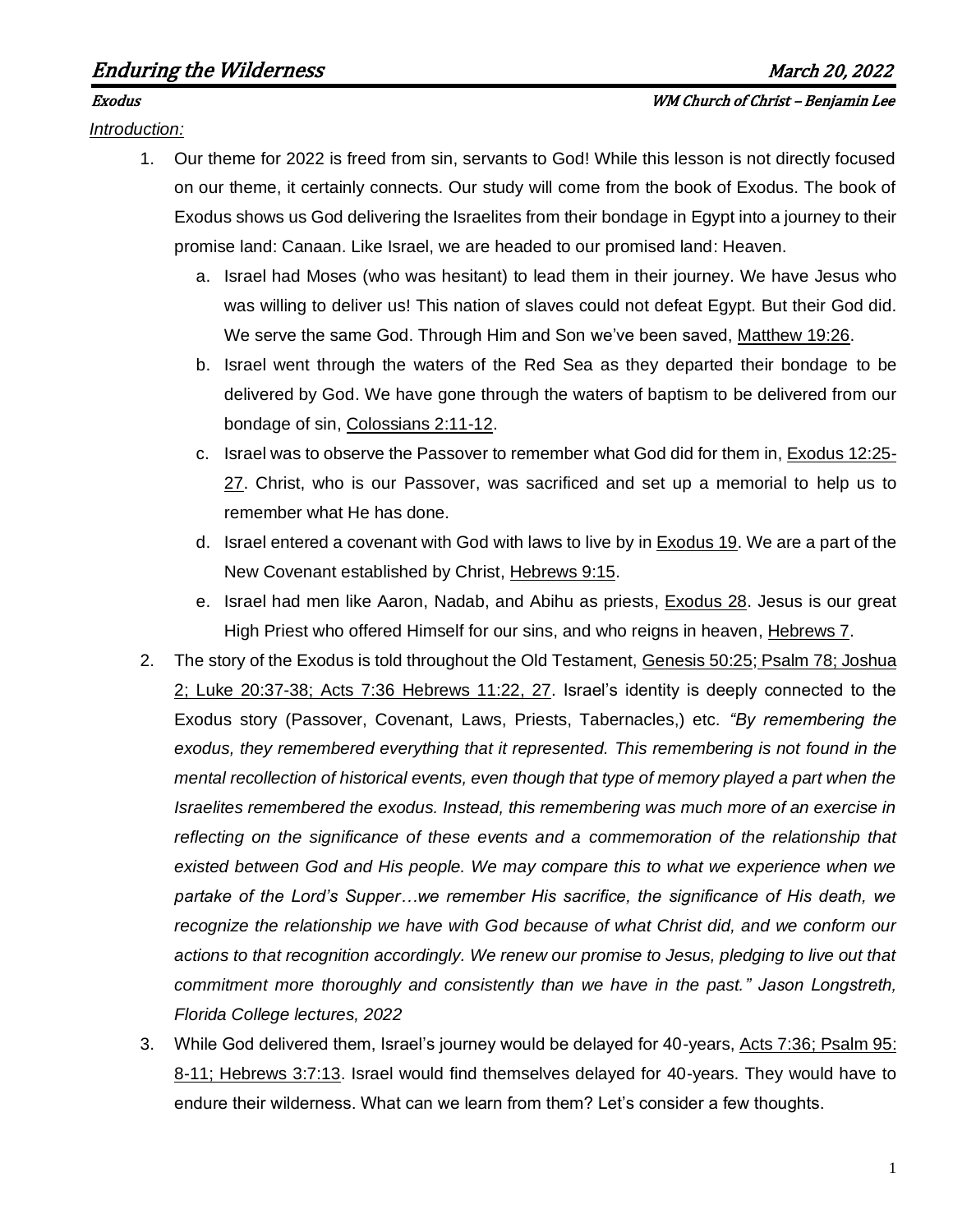### *The Lesson:*

- **I. Israel's Wilderness**
	- A. As I think about Israel's time in the wilderness, my mind goes to a certain question.
	- B. What was it that God wanted Israel to learn?
		- 1. From the beginning of their journey out of Egypt, God wanted Israel to know:
			- a. He is faithful, Exodus 14:10-14. God remembered His people, Exodus 2:24. *"To remember" means "He was moved to act based on His relationship with them, consistent with His promises."* He was faithful to His promises. This was one of the biggest challenges for Israel, Exodus 15:22; 16:2-3, 17:1-3; Psalms 106:13; Numbers 14:21-22. What's the point? Israel was to trust God! They were to move by faith. a
			- b. He will provide: Deuteronomy 2:7. He continued to provide for them (Water, Food, Daily Necessities). He was with them. Yet they often doubted His provisions.
			- c. Be patient: This journey was slow due to their sins. What's scary is that Israel was impatient, Numbers 16:1-3; Numbers 21:1-9. They were to wait on Him. That time would come, Deuteronomy 2:14. Patience would be required obtaining the land, Exodus 23:29-33.
			- d. Be content: Despite their stubborn hearts, God blessed Israel. He provided a miracle for 40 years. He gave them victory of their enemies, Numbers 31. Yet a common theme is complaining. They needed to learn to be content.
			- e. Be Holy, Israel had been redeemed from slavery. God had expectations. They failed, Exodus 32; Numbers 25:1-9; Psalm 106:19-20.
		- 2. For Israel to endure their wilderness, they would need to learn these truths concerning God.

# *II. Jesus Wilderness*

- A. We can say Jesus endured His wilderness. Not due to sin, mistakes, or failure on His part.
	- 1. Rather, He came to this earth to save us from sins, Matthew 1:23; John 1:14.
		- a. He and His family initially had an exodus out of Jerusalem to Egypt, Matthew 2:13. Like Pharoah, Herod was a wicked man who did not submit to God. Eventually, Jesus would exit Egypt, Matthew 2:15.
		- b. Jesus experienced temptation in the wilderness, but did not sin, Matthew 4:1-11. While Israel was learning about God, Jesus knew the Father. He trusted in Him. He relied on His provisions. He remained holy!
		- c. He patiently accomplished the will of His Father, John 19:30.
	- 2. He endured the cross, Hebrews 12:2. He eventually exited this world, Acts 1:10.
- B. Jesus and Israel is to be our example, Hebrews 12:1-3; 1 Corinthians 10:1-11. Are we learning?

# *III. Our Wilderness*

A. This world is not our home! The best is yet to come! One day we will exit life and die!